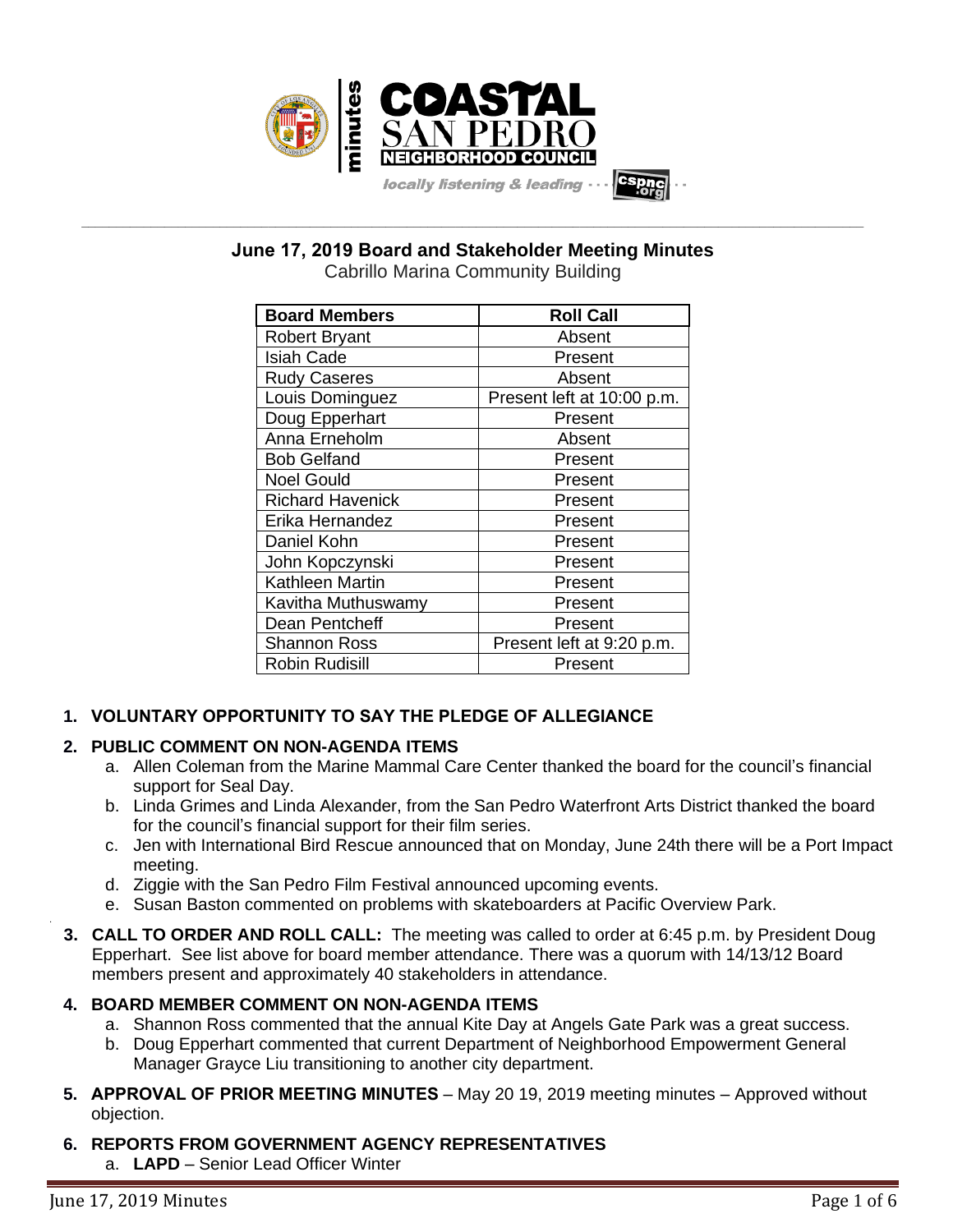- i. Gave a brief overview of crime statistics for the area.
- ii. Officer Winter answered questions from the board and stakeholders.
- b. **Councilman Joe Buscaino** San Pedro Field Deputy Ryan Ferguson
	- i. Mr. Ferguson is on vacation.
- c. **Port of Los Angeles** Augie Bezmalinovich
	- i. The next Board of Harbor Commissioners meetings will be on Thursdays, June  $20<sup>th</sup>$  at 9:30 a.m. at the Cruise Terminal Baggage Handling facility and July 11<sup>th</sup> at 9:00 a.m. at the Port Administration Building.
	- ii. There will be a Clean Air Action Plan (CAAP) advisory meeting on Tuesday, June 25<sup>th</sup> at Bannings Landing in Wilmington from 10:00 a.m. to 12:00 noon.
	- iii. The Public Access Investment Plan proposes to allocate 10% of the Harbor Department's annual operating income from the latest fiscal year for the capitol development of public access projects for a 10-year period which began in 2015.
	- iv. He announced several upcoming events.
- d. **Department of Neighborhood Empowerment (DONE)** Obiamaka Ude, Neighborhood Council Advocate
	- i. Regarding the selection of a new general manager, the first round of interviews in process, they expect the new GM to start sometime in August.
	- ii. Neighborhood Council Budget Advocates annual Budget Day will be Saturday June 29<sup>th</sup>.
	- iii. Civic U starts July  $15<sup>th</sup>$  and runs for 4 consecutive Monday evenings.

# **7. MOTION SUPPORTING CITY COUNCIL OPPOSITION TO CALIFORNIA STATE SB-50** –

Planning/Land Use/*Transportation Committee* 

The Coastal San Pedro Neighborhood Council supports the Los Angeles City Council's Resolution in opposition to proposed Senate Bill 50 (attached) and opposes any other proposed Senate or Assembly bills with similar effects, including but not limited to proposed Senate Bill 330. **WHICH WOULD AUTHORIZE HOUSING CONSTRUCTION CONTRARY TO OR INCONSISTENT WITH REQUIREMENTS AND POLICIES ESTABLISHED IN LOCAL ORDINANCES AND COMMUNITY PLANS**.

**Motion** by **Richard Havenick** to amend the motion **AS NOTED ABOVE**, second by **Daniel Kohn**, and passed with 11 yes (Cade, Dominguez, Epperhart, Gould, Havenick, Kohn, Kopczynski, Martin, Pentcheff Ross, and Rudisill), 0 no, and 3 abstentions (Gelfand, Hernandez, and Muthuswamy). **Motion** from committee as amended passed with 11 yes (Cade, Dominguez, Epperhart, Gelfand, Gould, Havenick, Kohn, Kopczynski, Martin, Pentcheff and Rudisill), 0 no, and 3 abstentions (Hernandez, Muthuswamy, and Ross).

## **8. PRESENTATION BY L.A. SANITATION AND & ENVIRONMENT:** Description of L.A. Sanitation & Environment's services and programs

- a. Presenter Daniel Tamm provided numerous handouts for programs including free mulch and ewaste recycling.
- b. He announced that on Saturday, June 22<sup>nd</sup> at their Gaffey Street location they are having a free family friendly event.
- c. Mr. Tamm spoke extensively about the department's current programs, future goals, and programs.
- d. Mr. Tamm answered questions form the board and stakeholders.

# **9. MOTION SUPPORTING "ALTERNATIVE 2" IN THE DRAFT ENVIRONMENTAL ASSESSMENT FOR "RENEWED FUELING OPERATIONS AT DEFENSE FUEL SUPPORT POINT, SAN PEDRO"** – *Sunken*

*City ad hoc Committee and Sustainability Committee*

*Whereas*, the Coastal San Pedro Neighborhood Council (CSPNC) realizes the Navy has increased fueling needs in our area; and *Whereas*, CSPNC recognizes the importance of and supports our military; and

*Whereas*, CSPNC holds the health and safety of our community paramount above all other issues,

*Resolved*, pending a supportive environmental report, the Coastal San Pedro Neighborhood Council (CSPNC) is supportive of Alternative 2 (Rehabilitation and Operation of Marine Terminal and Operation of On-site and Off-site Pipelines), restoring fueling operations at the Marine Terminal on Terminal Island, supplied via pipelines; and

*Further Resolved*, CSPNC is against any recommissioning plans for the Main Terminal on North Gaffey Street; and *Further Resolved*, CSPNC urges the Navy to offer only Alternative 2 to potential commercial partners.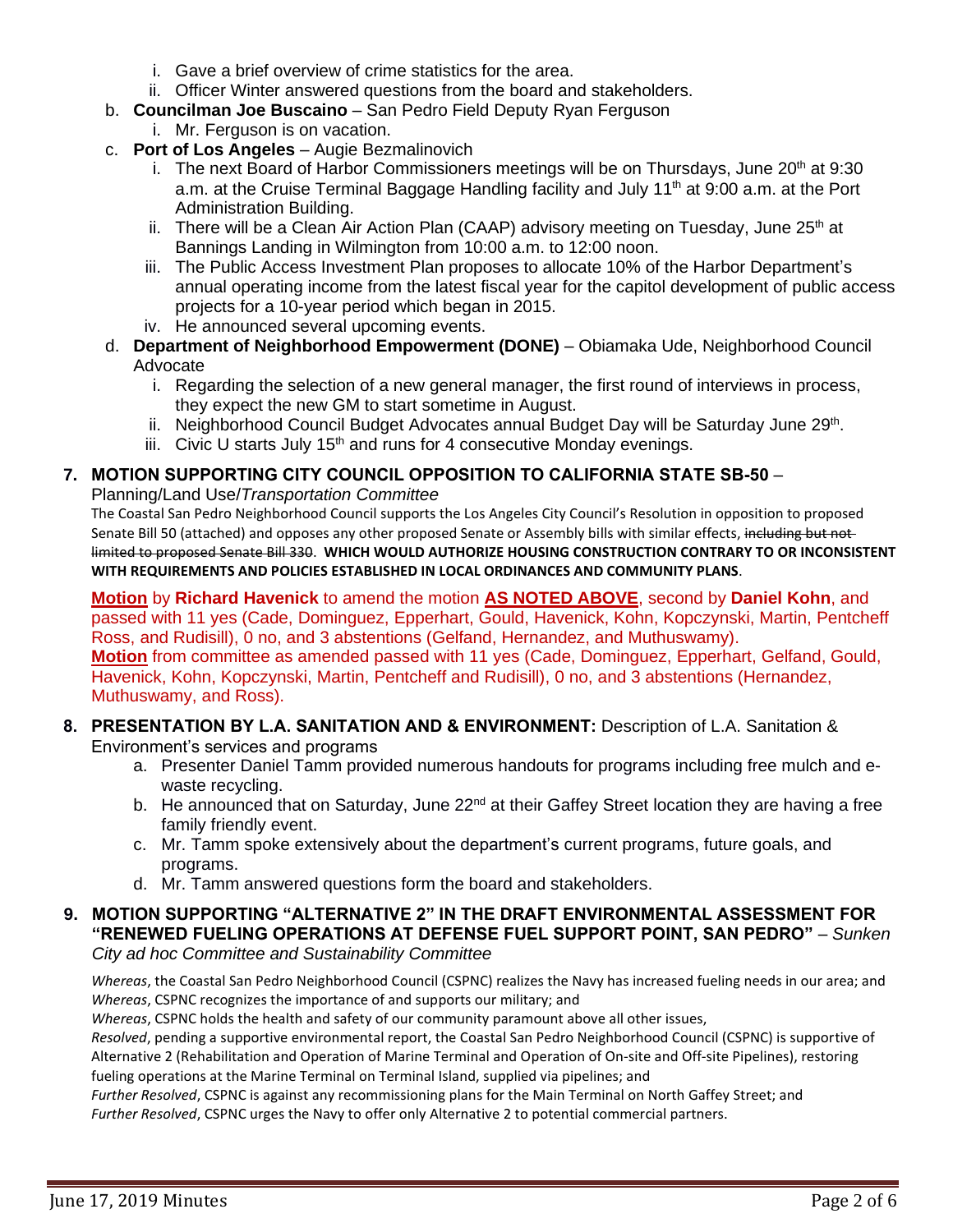**Motion** by **Bob Gelfand** to postpone consideration of the motion until the June meeting and invite the Navy to come present on the issue, second by **Louis Dominguez**, and failed with 1 yes (Gelfand), 12 noes (Dominguez, Epperhart, Gould, Havenick, Hernandez, Kohn, Kopczynski, Martin, Muthuswamy, Pentcheff, Ross, and Rudisill), and 1 abstention (Cade).

**Motion** from committee passes with 7 yes (Gelfand, Gould, Havenick, Kopczynski, Martin, Ross, and Rudisill), 1 no (Dominguez), and 6 abstentions (Cade, Epperhart, Hernandez, Kohn, Muthuswamy, and Pentcheff).

**Motion** by **Shannon Ross** for reconsider motion, second by **Robin Rudisill**, and failed with 1 yes (Ross), 13 noes (Cade, Dominguez, Epperhart, Gelfand, Gould, Havenick, Hernandez, Kohn, Kopczynski, Martin, Muthuswamy, Pentcheff, and Rudisill), and 0 abstention.

#### **10. MOTION OPPOSING PERMANENT FENCING BETWEEN JOAN MILKE FLORES PARK, FORT MACARTHUR MUSEUM, AND THE KOREAN BELL** – *Parks and Coastline Committee*

*Resolved*, the Coastal San Pedro Neighborhood Council opposes permanent fencing between the Joan Milke Flores Park, the Fort MacArthur Museum and the Korean Bell; we support connectivity and pedestrian access throughout the three areas; we request the City of Los Angeles conduct an analysis of impacts to public views, access, enjoyment and open space **AND PRESENT THE FINDINGS TO THE PUBLIC AND TO THE CSPNC SUCH THAT COMMUNITTY INPUT WILL BE HEARD PRIOR TO PROCEEDING WITH** *DECIDING ON* **FURTHER FENCING OR OBSTURCTIONS.**

**Motion** by **Richard Havenick** to amend the motion **AS NOTED ABOVE**, second by **Dean Pentcheff**, and with 14 yes (Cade, Dominguez, Epperhart, Gelfand, Gould, Havenick, Hernandez, Kohn, Kopczynski, Martin, Muthuswamy, Pentcheff, Ross, and Rudisill), 0 no, and 0 abstention. **Motion** by **Bob Gelfand** to amend the motion *AS NOTED ABOVE*, second by **Richard Havenick**, and passed with 14 yes (Cade, Dominguez, Epperhart, Gelfand, Gould, Havenick, Hernandez, Kohn, Kopczynski, Martin, Muthuswamy, Pentcheff, Ross, and Rudisill), 0 no, and 0 abstention. **Motion** from committee as amended passed with 14 yes (Cade, Dominguez, Epperhart, Gelfand, Gould, Havenick, Hernandez, Kohn, Kopczynski, Martin, Muthuswamy, Pentcheff, Ross, and Rudisill), 0 no, and 0 abstention.

# **11. MOTION URGING INCREASED TRAFFICE CONTROLS ENFORCEMENT IN THE PALISADES** – *Parks*

#### *and Coastline Committee*

*Resolved,* the Coastal San Pedro Neighborhood Council urges the Los Angeles Police Department to increase traffic controls in the Palisades to mitigate traffic violations.

**Motion** by **Dean Pentcheff** to amend the motion to "…..**INCREASED TRAFFICE CONTROLS ENFORCEMENT IN THE PALISADES**", second by **Noel Gould**, and passed with 9 yes (Dominguez, Epperhart, Gould, Havenick, Hernandez, Kohn, Kopczynski, Pentcheff, and Rudisill), 0 no, and 5 abstentions (Cade, Gelfand, Martin, Muthuswamy, and Ross). **Motion** from committee as amended passed with 9 yes (Dominguez, Epperhart, Gould, Havenick, Hernandez, Kohn, Kopczynski, Pentcheff, and Rudisill), 0 no, and 5 abstentions (Cade, Gelfand, Martin, Muthuswamy, and Ross).

#### **12. MOTION REGARDING CITY OF LOS ANGELES HOME SHARING ORDINANCE (COUNCIL FILE 14- 1635-S2)** – *Planning and Land Use Committee*

*Whereas,* the City of Los Angeles has still not provided procedures for the new Home Sharing Ordinance (effective date July 1, 2019), which has a significant effect on the quality of life in our residential neighborhoods;

*Whereas*, it is not clear whether there will be a required notice at the front of all premises engaging in home sharing that contains identifying information, including information for an owner's contact that will be available 24/7 for complaints, as well as contact information for the new City Planning home sharing enforcement department, as well as instructions on when it is required or suggested to also report issues to the LAPD;

*Whereas*, residents are informed that the City of Los Angeles, including the Department of Building and Safety, the Department of City Planning, and the Los Angeles Police Department, are not prepared to begin their new responsibilities and related enforcement for the Home Sharing Ordinance on the start date of July 1, 2019;

*Whereas*, the new Home Sharing Ordinance has not yet received Coastal Commission approval for implementation in the Coastal Zone areas of Los Angeles, which is required according to State officials.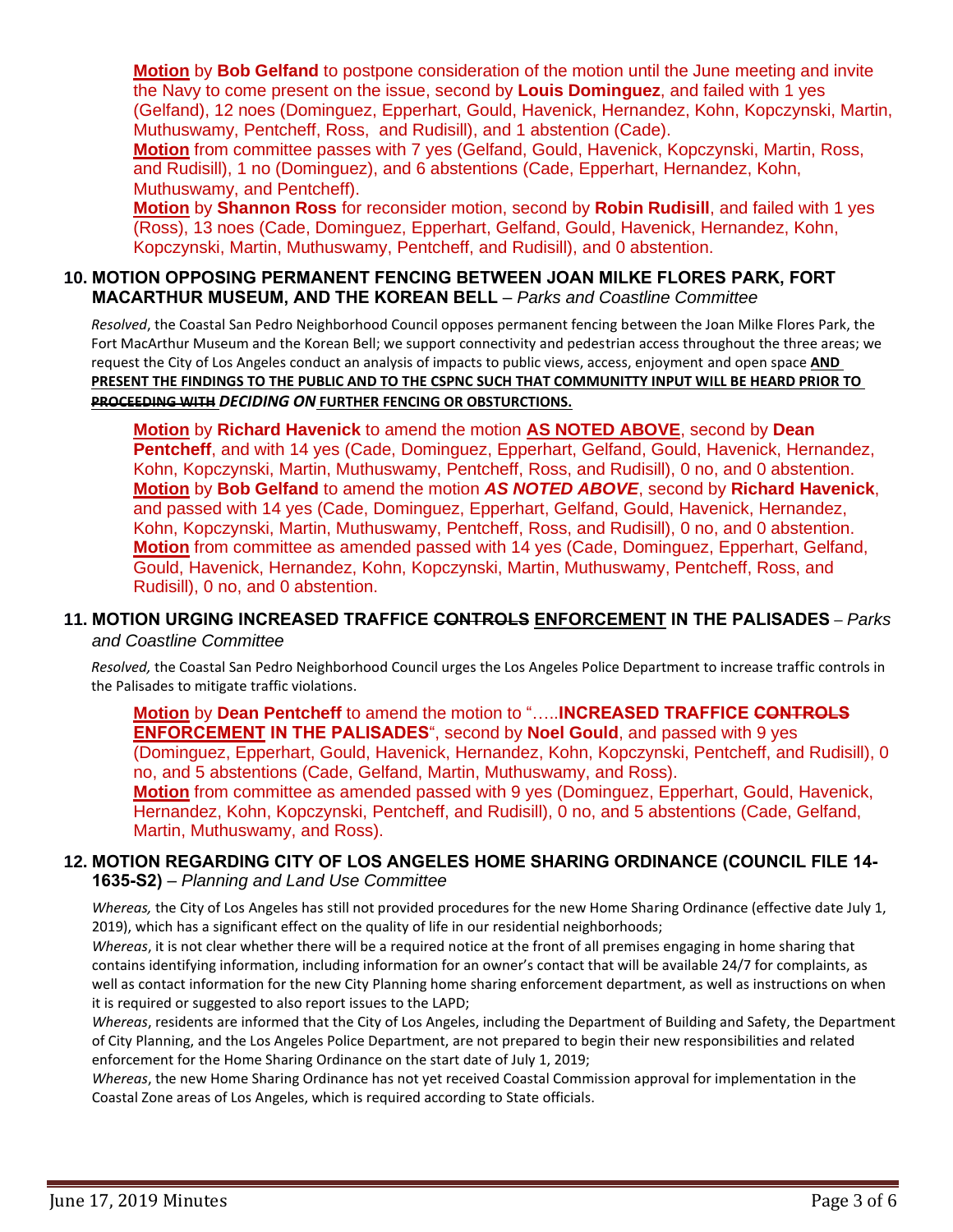*Therefore be it resolved,* that the Coastal San Pedro Neighborhood Council strongly recommends that the Home Sharing Ordinance effective date be delayed, by no more than 90 days, in order to obtain required Coastal Commission approvals on an expedited basis, in order to timely and adequately inform and train all impacted City departments, and in order that impacted residents are timely and adequately informed of the procedures for reporting of violations (including a message from the Mayor on the City's 311 Information Hot Line); and that in the meantime all current City zoning regulations shall be strictly enforced by the City.

COMMUNITY IMPACT STATEMENT TO BE SUBMITTED—Council File No. 14-1635-S2.

Motion from committee passed with 10 yes (Dominguez, Epperhart, Gould, Havenick, Kohn, Kopczynski, Martin, Muthuswamy, Pentcheff, and Rudisill), 0 no, 3 abstentions (Cade, Gelfand, and Hernandez), and 1 left meeting early (Ross).

## **13. MOTION ON SOUTH SHORES ELEMENTARY MAGNET SCHOOL CONSTRUCTION PROJECT**

*Whereas* Los Angeles Unified School District (LAUSD) plans to replace existing single story portable classrooms with a larger permanent 2-story building at South Shores Elementary Magnet School for the Visual and Performing Arts, 2060 W. 35th St., San Pedro CA, and

*Whereas* project management has failed to adequately engage the surrounding neighbors on the adjacent streets, and *Whereas* a presentation by LAUSD on June 18, 2018 to the Coastal San Pedro Neighborhood Council did not clearly explain the 2-story nature of the project,

*Whereas* a new 2-story school building is out of scale and character with the neighborhood and the existing school, and *Whereas* the proposed 2-story building would adversely affect the coastal viewshed, and

*Whereas* a 2-story building would overlook the back yards of some homes on Anchovy Avenue, which would adversely impact privacy, and

*Whereas* the Project Manager, Issam Dahdul, stated to residents on June 5, 2019 that LAUSD would not consider changing the design or size of the new building to address neighbors' concerns.

*Therefore be it resolved*, the Coastal San Pedro Neighborhood Council opposes LAUSD continuing with these expansion plans for this 2-story building until they conduct outreach with the surrounding neighborhood that takes into account the South-Shores neighbors' concerns **BUT RATHER TO FIND AN ALTERNATIVE PLAN THAT SATISFIES BOTH THE REQUIREMENTS OF EDUCATION AND THE AESTHETICS OF THE COASTAL AREA WITH THE INITIAL PLANNING TO BE COMPLETED WITH ONE YEAR**.

**Motion** by **Dean Pentcheff** to table, second by **Noel Gould**, and passed with 12 yes (Cade, Epperhart, Gelfand, Gould, Havenick, Hernandez, Kohn, Kopczynski, Martin, Muthuswamy, Pentcheff, and Rudisill), 0 no, and 0 abstention, and 2 left meeting early (Dominguez and Ross). **Motion** to take from the table passed without objection.

**Motion** by **Bob Gelfand** to amend the motion **AS NOTED ABOVE**, second by **Noel Gould**, and passed with 11 yes (Cade, Epperhart, Gelfand, Gould, Havenick, Hernandez, Kopczynski, Martin, Muthuswamy, Pentcheff, and Rudisill), 1 no (Kohn), and 0 abstention, and 2 left meeting early (Dominguez and Ross).

**Motion** by **Richard Havenick** to approve the motion as amended, second by **Robin Rudisill**, and passed with 11 yes (Cade, Epperhart, Gelfand, Gould, Havenick, Hernandez, Kopczynski, Martin, Muthuswamy, Pentcheff, and Rudisill), 0 no, and 1 abstention (Kohn), and 2 left meeting early (Dominguez and Ross).

#### **14. MOTION SUPPORTING NWSPNC POSITION ON CHARTER SCHOOL CO-LOCATIONS –** *Planning and Land Use Committee*

The Coastal San Pedro Neighborhood Council supports Northwest San Pedro Neighborhood Council's request, with respect to any potential charter school co-locations in San Pedro, that such decisions be made transparently and including the community, and that specific information be provided as to how adding a charter school to an existing campus will benefit the existing campus and not detract from the existing classroom space, play yard space and existing programs.

Motion from committee passed with 12 yes (Dominguez, Epperhart, Gelfand, Gould, Havenick, Hernandez, Kohn, Kopczynski, Martin, Muthuswamy, Pentcheff, and Rudisill), 0 no, 1 abstention (Cade), and 1 left meeting early (Ross).

## **15. MOTION REGARDING ACCESSORY DWELLING UNIT REGULATION IN THE COASTAL ZONE** – *Planning and Land Use Committee*

*Whereas*, California's Accessory Dwelling Unit (ADU) statute allows municipalities to enact ordinances to designate areas in which ADUs may be permitted, taking into account factors including the impact of ADUs on traffic flow and public safety;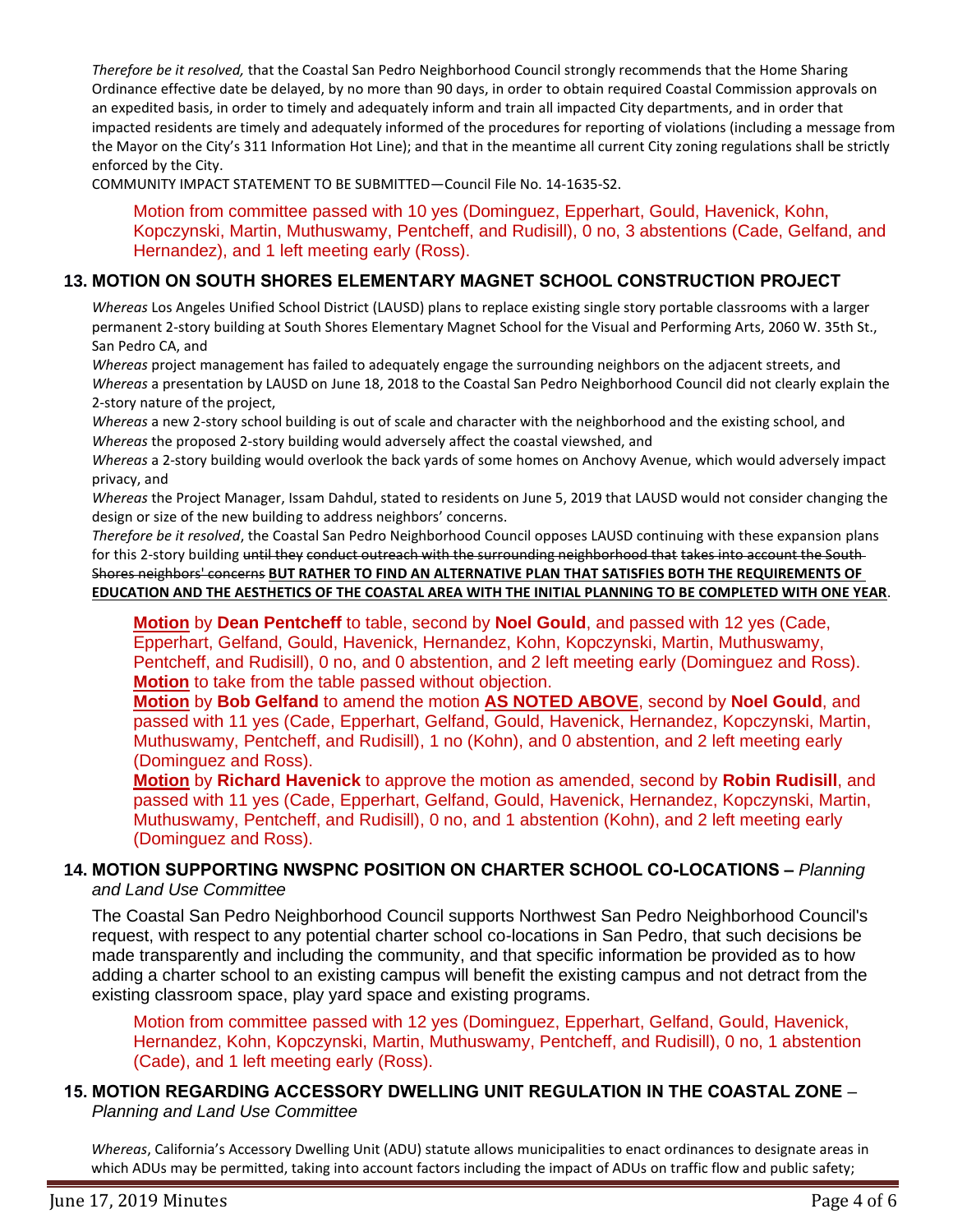*Whereas*, the ADU statute states that it shall not supersede or alter the effect or application of the California Coastal Act; Whereas, the Coastal Act notes that new development in the Coastal Zone should maintain and enhance *public* access to the coast by providing for adequate traffic flow and parking;

*Whereas*, the Land Use Plan in the San Pedro Coastal Zone includes parking standards requiring two spaces for a single-family residence and two spaces for each dwelling unit for a multiple dwelling;

*Whereas*, the City of Los Angeles' proposed ADU ordinance (Council File No. 16-1468) allows only "non-conversion" ADUs (meaning limited to existing footprint) in Hillside areas, based on findings by the City Planning Department that new construction can adversely affect traffic flow, road quality and parking availability;

*Whereas*, the San Pedro Coastal Zone is marked by narrow, congested streets, comparable to those in Hillside areas, and coastal access would be inhibited by large scale construction of new ADUs and related traffic impacts and parking needs; *Therefore be it resolved that:*

- a. The Coastal San Pedro Neighborhood Council (CSPNC) strongly supports amending Council File No. 16-1648 (the City's pending proposed ADU Ordinance) to expand the Hillside exemption (to allow only non-conversion ADUs) to the entire Coastal Zone and to require at least one parking space per ADU in the Coastal Zone;
- b. The CSPNC requests that the Department of City Planning prepare the findings to support such changes by reviewing the effects of new ADU construction on traffic flow, street quality, and parking availability in the Coastal Zone;
- c. The CSPNC supports concurrently amending the San Pedro Specific Plan and the San Pedro Land Use Plan, including obtaining Coastal Commission approval, for these changes, which are consistent with the purposes and protections of the Coastal Act.

COMMUNITY IMPACT STATEMENT TO BE SUBMITTED—Council File No. 16-1648.

Motion from committee passed with 10 yes (Dominguez, Epperhart, Gelfand, Gould, Havenick, Kohn, Kopczynski, Martin, Pentcheff, and Rudisill), 0 no, 3 abstentions (Cade, Hernandez, and Muthuswamy), and 1 left meeting early (Ross).

#### **16. COMMITTEE REPORTS**

- a. Budget & Finance Committee Chair Bob Bryant Not present
- b. Communications Committee Chair Shannon Ross Not present
- c. Emergency Preparedness and Public Safety Committee Chair Bob Gelfand No new information
- d. Parks and Coastline Committee Chair Noel Gould No new information
- e. Sunken City Ad Hoc Committee Chair Noel Gould No new information
- f. Environment and Sustainability Committee Chair Anna Erneholm Not present
- g. Rules & Bylaws Chair Dean Pentcheff No new information
- h. Homelessness Committee Chair Kathleen Martin No new information
- i. Port Committee Chair Louis Dominguez No new information
- j. Planning and Transportation Chair Robin Rudisill No new information
	- i. To view the full meeting notes please go to [https://www.cspnc.org/agendas-minutes-planning](https://www.cspnc.org/agendas-minutes-planning-trans)[trans.](https://www.cspnc.org/agendas-minutes-planning-trans)
- **17. TREASURER'S REPORT** Louis Dominguez, Treasurer No new information

# *Budget and Finance (Consent Calendar)*

- **18. APPROVAL OF MONTHLY EXPENDITURE REPORT FOR MAY 2019.**
- **19. APPROVAL OF MONTHLY EXPENSES, INCLUDING APPROVAL OF TREASURER'S PAYMENT OF ALL RECURRING NEIGHBORHOOD COUNCIL EXPENSES INCLUDING (BUT NOT LIMITED TO) LLOYD STAFFING, THE MAILROOM, ANGELS GATE CULTURAL CENTER MEETING EXPENSES, VENDOR(S) FOR MEETING REFRESHMENTS, AND OFFICE SUPPLIES**
- **20. ADOPTION OF 2019–2020 DRAFT BUDGET**
- **21. ADOPTION OF THE NEIGHBORHOOD COUNCIL FUNDING PROGRAM FISCAL YEAR ADMINISTRATIVE PACKAGE**

Motion by **Louis Dominguez** to the consent calendar as presented, second by **Dean Pentcheff**, and with 14 yes (Cade, Dominguez, Epperhart, Gelfand, Gould, Havenick, Hernandez, Kohn, Kopczynski, Martin, Muthuswamy, Pentcheff, Ross, and Rudisill), 0 no, and 0 abstention.

**22. MOTION TO CREATE AN UNLEASHED DOG AREA AD HOC COMMITTEE** – *Parks and Coastline Committee*